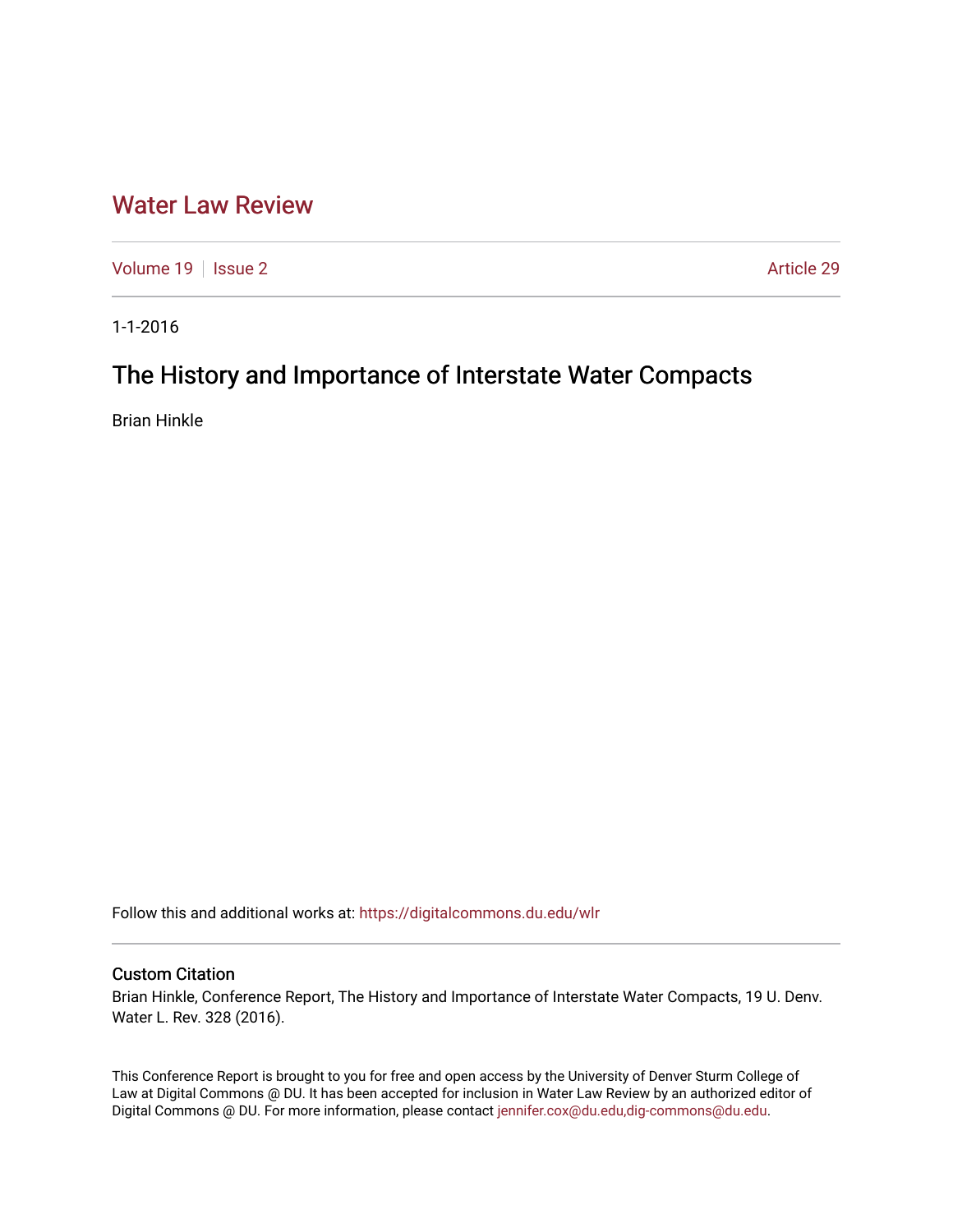### **UNIVERSITY OF DENVER WATER LAW SYMPOSIUM 2016: CONFLICTS AND COOPERATION: THE PAST, PRESENT, AND FUTURE OF INTERSTATE WATER COMPACTS**

#### **THE HISTORY AND IMPORTANCE OF INTERSTATE WATER COMPACTS**

Denver, Colorado April 8, 2016

The 2016 University of Denver Water Law Review Annual Symposium ("Symposium") focused on the topic of Interstate Water Compacts, both past and present. The first speaker, retired Colorado Supreme CourtJustice Gregory Hobbs, Jr. spoke on the history and importance of interstate water compacts, both in the United States as a whole and Colorado in particular.

Justice Hobbs began the Symposium by noting how interstate compacts illustrate the delicate mix of federalism that makes the United States unique. His presentation centered around the story of Delphus Carpenter, a graduate of the Sturm College of Law and the father of the interstate water compacts created in Colorado. Born in **1877,** a year after Colorado became a state, Carpenter grew up working the land in Greeley. After graduating law school, he became a practitioner in Greeley. He was a strong believer in the prior appropriation doctrine. Coloradans at that time, and settlers across the West, believed that they owned the water within their territories, but this view would soon prove incorrect.

Justice Hobbs noted the significance of 1902. The Federal Reclamation Act took effect that year and Kansas sued Colorado over water rights in *Kansas v. Colorado.* Moreover, both the Bureau of Reclamation and the Federal Government asserted that plaumed reclamation project should receive all unappropriated water. Justice Hobbs explained that the states, including Colorado, were not happy with the situation that was developing in the West, a war of sorts for water rights. In 1907, the Supreme Court finally issued its decision in *Kansas v. Colorado,* holding that a fact specific equitable apportionment analysis would control these types of disputes between states over water rights. Justice Hobbs stated how Colorado "won" the first round of apportionment due to its settled agriculture across the state.

Next, Justice Hobbs discussed how the changing border of the United States in the late nineteenth century affected the development of water rights in the West, particularly in regards to Mexico. At that time, homesteading was the philosophy of the West, and, when federal law granted a homestead it only included surface water rights. Justice Hobbs asserted that this foreshadowed